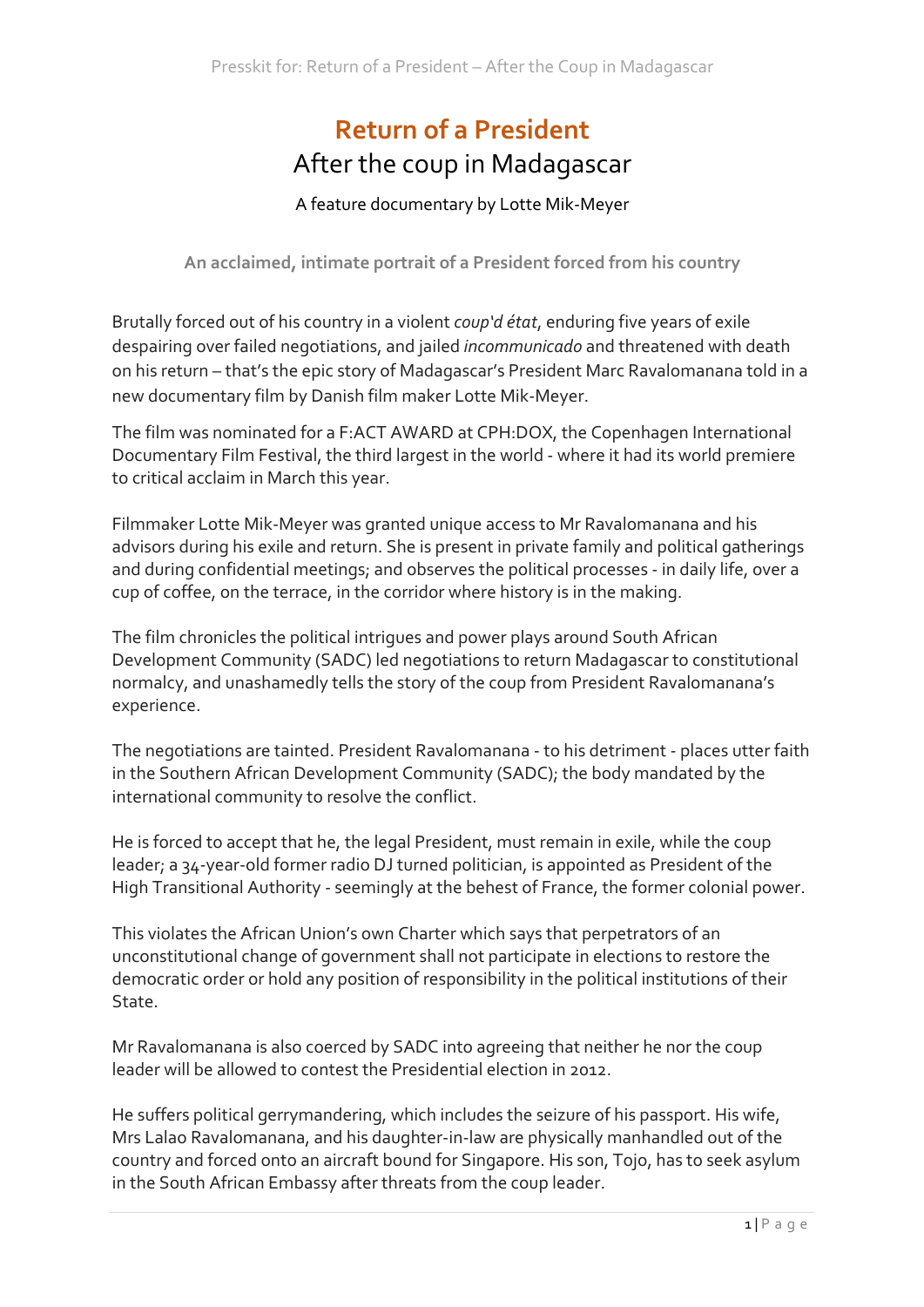The film documents the inside story of a man who, with his wife, Lalao, his family and his team of counsellors, fights to return to his country.

'Return of a President – after the coup in Madagascar' is produced by Kamoli Films, Magic Hour Films and Mikmeyer Film.

Watch the trailer here: https://goo.gl/QDMDoz

Press stills can be downloaded here: https://goo.gl/bME5gB

## **For more information, please contact:**

| Lotte Mik-Meyer   | +45 2928 1317         |
|-------------------|-----------------------|
| Director          | mikmeyer@gmail.com    |
| Lise Lense-Møller | +45 4031 4231         |
| Producer          | Ilm@magichourfilms.dk |

# **Synopsis -** '**Return of a President - After the coup in Madagascar'**

## A 78-minute feature documentary by Lotte Mik-Meyer I Produced by Kamoli Films, **Magic Hour Films and Mikmeyer Film.**

Brutally forced out of Madagascar by a military *coup'd état*, now exiled in South Africa, Madagascar's democratically elected and president, Marc Ravalomanana, gathers a team of advisors to help solve the political crisis in his country.

The exiled president is determined, peacefully, to win back his homeland and office from coup leader Andry Rajoelina, who, illegally, is in control of the country, while much of the population is left to starve.

The president turns to the international community to help mediate a diplomatic solution, but finds himself navigating a political minefield.

There are many forces at play who are implacably opposed to his return and not interested in reinstating democracy in Madagascar – not least French interests, and the former colonial power seems to actively support the coup regime, making President Ravalomanana a virtual prisoner in South Africa for 5 years. He makes two legal attempts to return to Madagascar - both of which are blocked by the coup leader.

With unique access to the president and his confidential meetings with his advisors and to the international negotiations, 'Return of a President' is the story of history in the making told from Mr Ravalomanana's point of view -- as he struggles to go home and reinstate democracy in Madagascar.

'Return of a President' is almost a Shakespearian tragedy. It's a riveting, intimate portrait and, like Shakespeare's Lear, it shows a man who is more sinned against than sinning.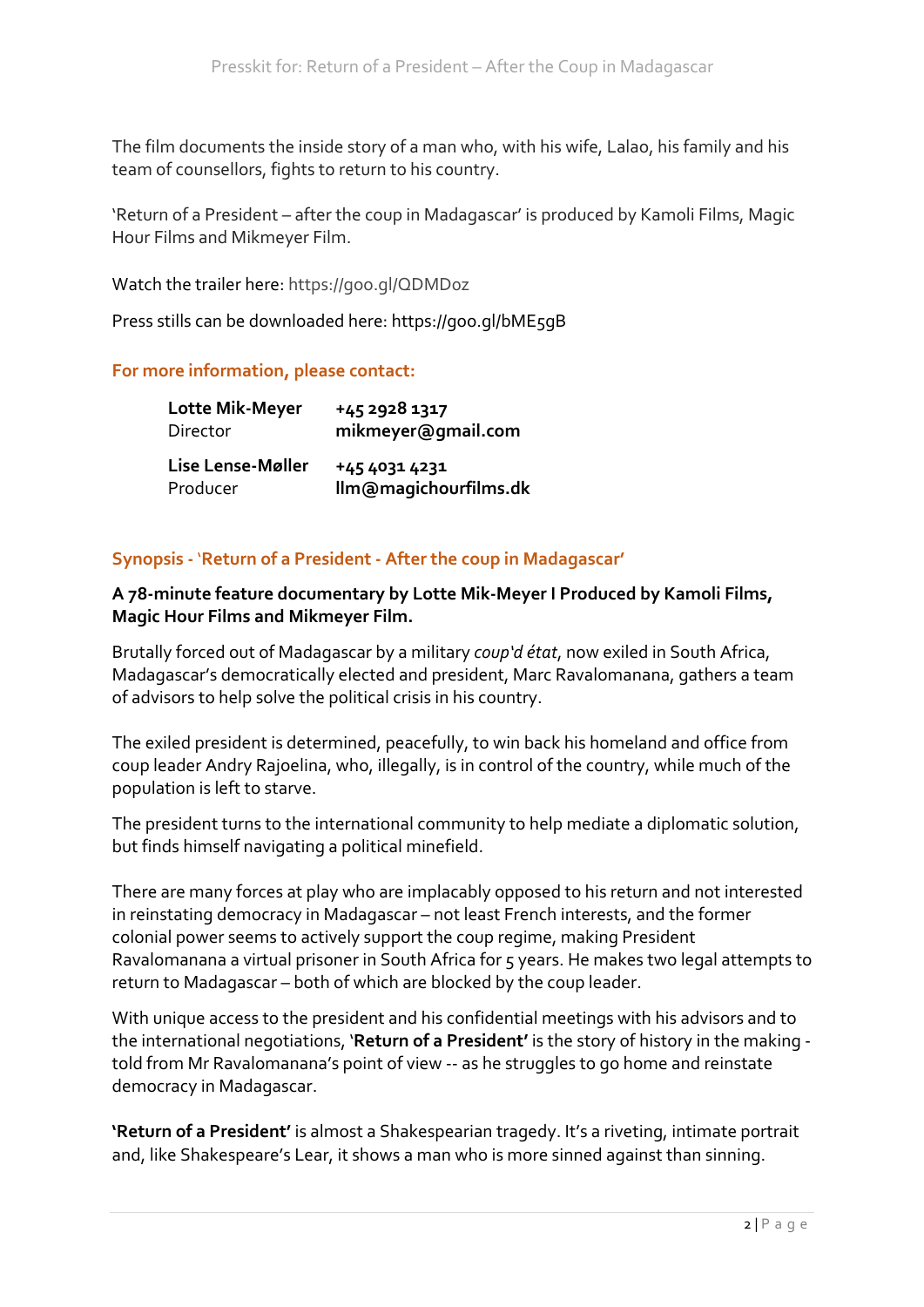# **Director's Statement - by Lotte Mik-Meyer**

## 'Return of a President - After the coup in Madagascar'

I invite my audience into a space to which we do not normally have access. A space where the story we have yet to experience will unfold.

The president of a country with 23 million inhabitants has been forced out of power and the country by a violent, military *coup'd état* orchestrated by local power elites and the military. France, the former colonial power, seems to have supported the coup. Threatened with death, the president has escaped into exile in South Africa. Now he wants to return to his country. 

The country is called Madagascar.

This story puts me into a state of alert: An African president in exile. A rich Christian businessman who has gone into politics. He has made his way from nothing to the country's supreme office. He has been ousted by a coup – is he in any way to blame for this? Should I place myself at his side and try to get an insight into his world? How should my position be: critical, observing, participating?

I'm seeing a man of power, but a man who has been removed from power. A man who is supposed to hold the key to the solution of his country's problems. How should I place him? Should I do it at all?

I want to go beyond normal critical assumptions and dare to see with my own eyes what is happening. I want to see how political processes are experienced in the intimate sphere. In daily life, over a cup of coffee, on the terrace, in the corridor. I want to look at family life in order to understand how it's influenced by the current situation.

My method is anthropological. I set rules for myself: the rooms must be bedrooms, kitchens and dining rooms. The view must be close. My physical distance to those involved must be so close that I can reach out for them and vice versa. We must be able to sense each other in this space. I want to be in the middle of everything.

I move in and stay with the president or his advisers. It is unusual in a very usual way. Can we look at the president and experience how life appears from his perspective? Dare we rely on what we feel and sense? This is the question I ask myself during the five years of filming and the question I wish the viewers to ask themselves.

I hope the answer is yes.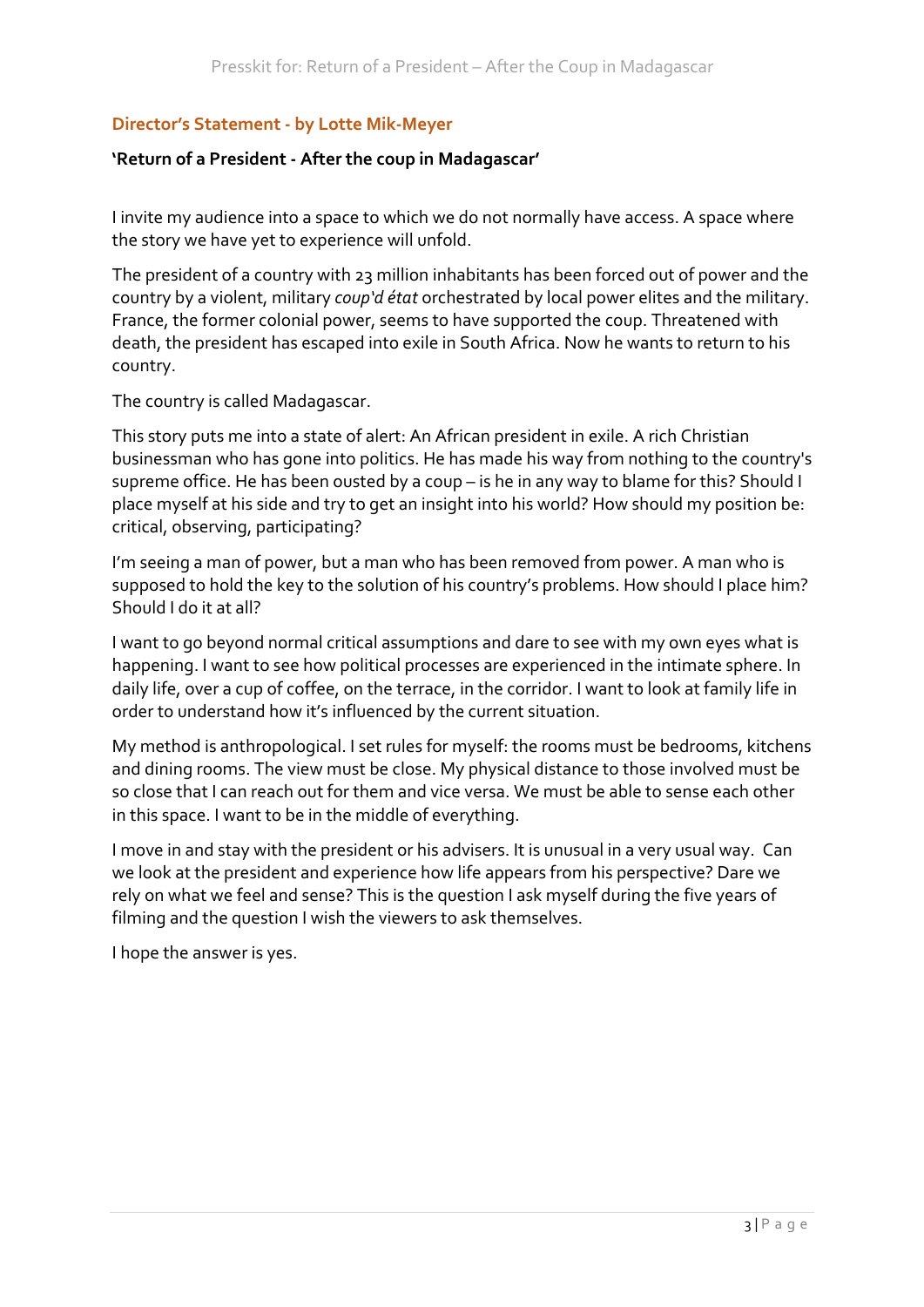## **About Marc Ravalomanana**

President Marc Ravalomanana, entered politics to make Madagascar economically independent and to develop its democracy and economy.

Originally from a poor farming background, Marc Ravalomanana fought his way through the ranks of society. With his wife he started a small yoghurt factory in their home - selling yoghurt from the family bicycle.

From those humble beginnings he rose to prominence as the founder and CEO of the vast dairy conglomerate TIKO, later launching successful wholesaler MAGRO and several additional companies.

He entered politics in 1999 founding the *Tiako Iarivo* political party and was elected mayor of the capital, Antananarivo, holding the position from 1999 to 2001. In August 2001 he announced his candidacy as an independent in the December 2001 presidential election. He took office as President in 2002 amidst a dispute over election results after he successfully pressed his claim to have won a majority in the first round. The political party *Tiako i Madagasikara* (TIM) was founded in 2002 and came to dominate legislative and local elections.

He was re-elected in December 2006, again with a (larger) majority in the first round.

During his presidency, Madagascar made significant advances toward development targets and experienced an average of 7% growth per year. His administration oversaw the construction of thousands of new schools and health clinics. Road rehabilitation aided in improving rural farmers' access to markets. The establishment of the independent anticorruption agency *BIANCO*, and the adoption of diverse supporting policies resulted in a decline in government corruption. The acreage of natural areas under protection expanded in fulfilment of his *Madagascar Naturally* development program.

The 2007 release of Ravalomanana's comprehensive development strategy, the *Madagascar Action Plan,* set targets and goals for national development over his second term in the areas of governance, infrastructure, agriculture, health, economy, environment and national solidarity.

To globalise Madagascar's economy and opportunities, President Ravalomanana joined the Southern African Development Community (SADC) and instructed that Malagasy children be taught English as a third language at school.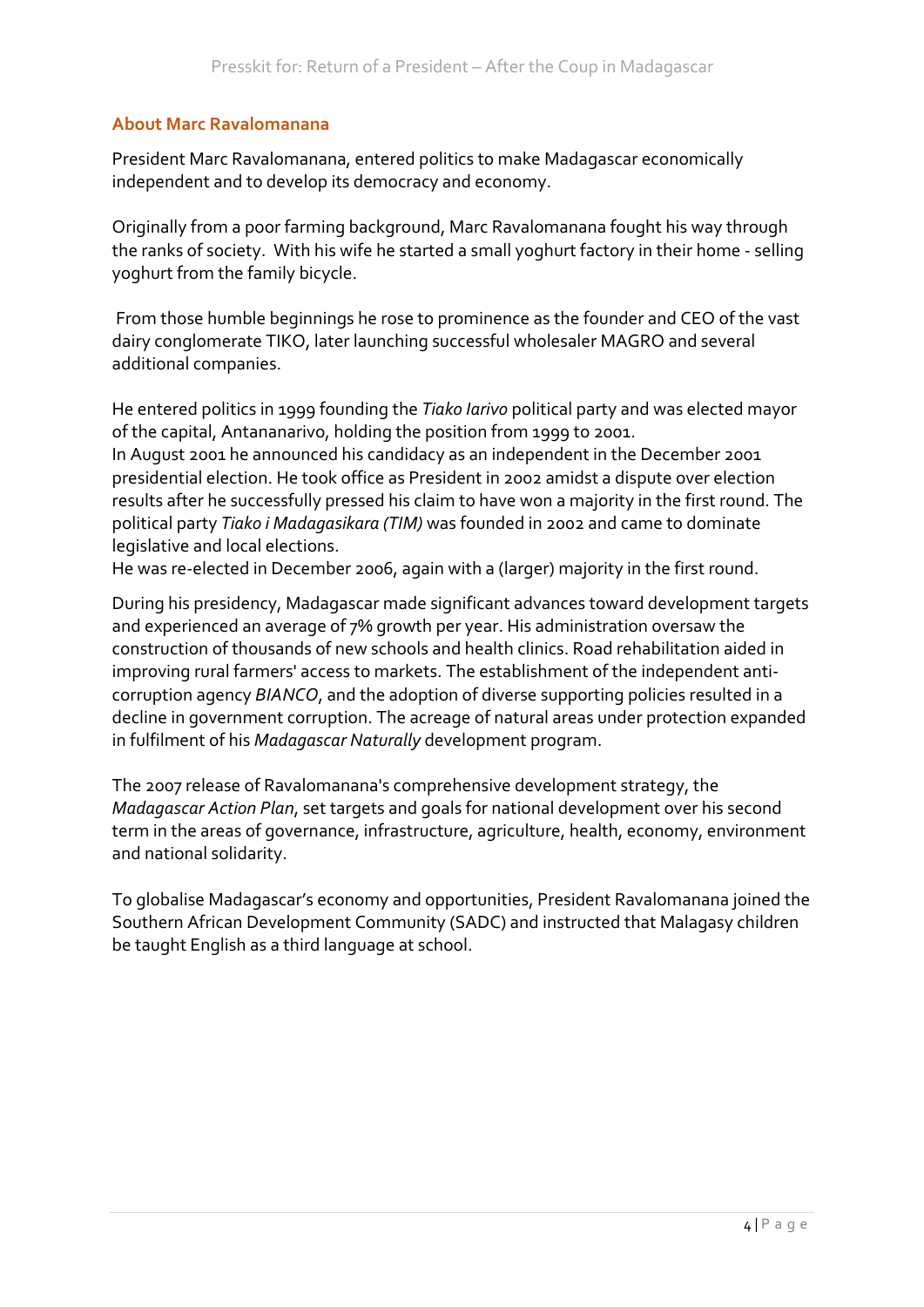## **About Madagascar**

Madagascar is an island state in the Indian Ocean off the coast of Southeast Africa, with a population of about 23 million.

The size of France, the nation comprises the island of Madagascar (the fourth-largest island in the world), and numerous smaller peripheral islands.

## **Geology and nature**

Following the prehistoric breakup of supercontinent Gondwana, Madagascar split from the Indian peninsula around 88 million years ago, allowing native plants and animals to evolve in relative isolation. Madagascar is a biodiversity hotspot; over 90% of its wildlife is found nowhere else on Earth.

The island's diverse ecosystems and unique wildlife are threatened by the encroachment of the rapidly growing human population and current lack of environmental controls. It is one of the10 countries most at risk from global warming.

Human foraging on Madagascar dates to 2000 BC. Human settlement occurred between 350 BC and AD 550 by Austronesian peoples arriving on outrigger canoes from Borneo. They were joined around AD 1000 by Bantu migrants crossing the Mozambique Channel from East Africa. The Malagasy ethnic group comprises 18 or more sub-groups of which the largest are the Merina of the central highlands.

#### **Society and economy**

Until the late 18th century, Madagascar was ruled by fragmented, shifting socio political alliances. Beginning in the early 19th century, most of the island was united and ruled as the Kingdom of Madagascar by a series of Merina nobles. The monarchy collapsed in 1897 when the island was absorbed into the French colonial empire, from which it gained independence in 1960.

Madagascar has been a constitutional democracy since 1992. It is a member of the United Nations, the Organisation Internationale de la Francophonie and the Southern African Development Community (SADC).

Malagasy and French are official languages. The majority of the population adheres to traditional beliefs, Christianity, or an amalgam of both.

Madagascar is one of the least developed countries in the world, according to the United Nations.

Ecotourism and agriculture, with greater investments in education, health, and private enterprise, are key elements of its development strategy. Under President Ravalomanana, these investments produced substantial 7% economic growth, but the benefits were not evenly spread, producing tension over the increasing cost of living and declining living standards among the poor and some segments of the middle class.

The economy has been weakened by the 2009-2013 political crisis, and quality of life remains low for the majority of the Malagasy population. Currently 70% of the population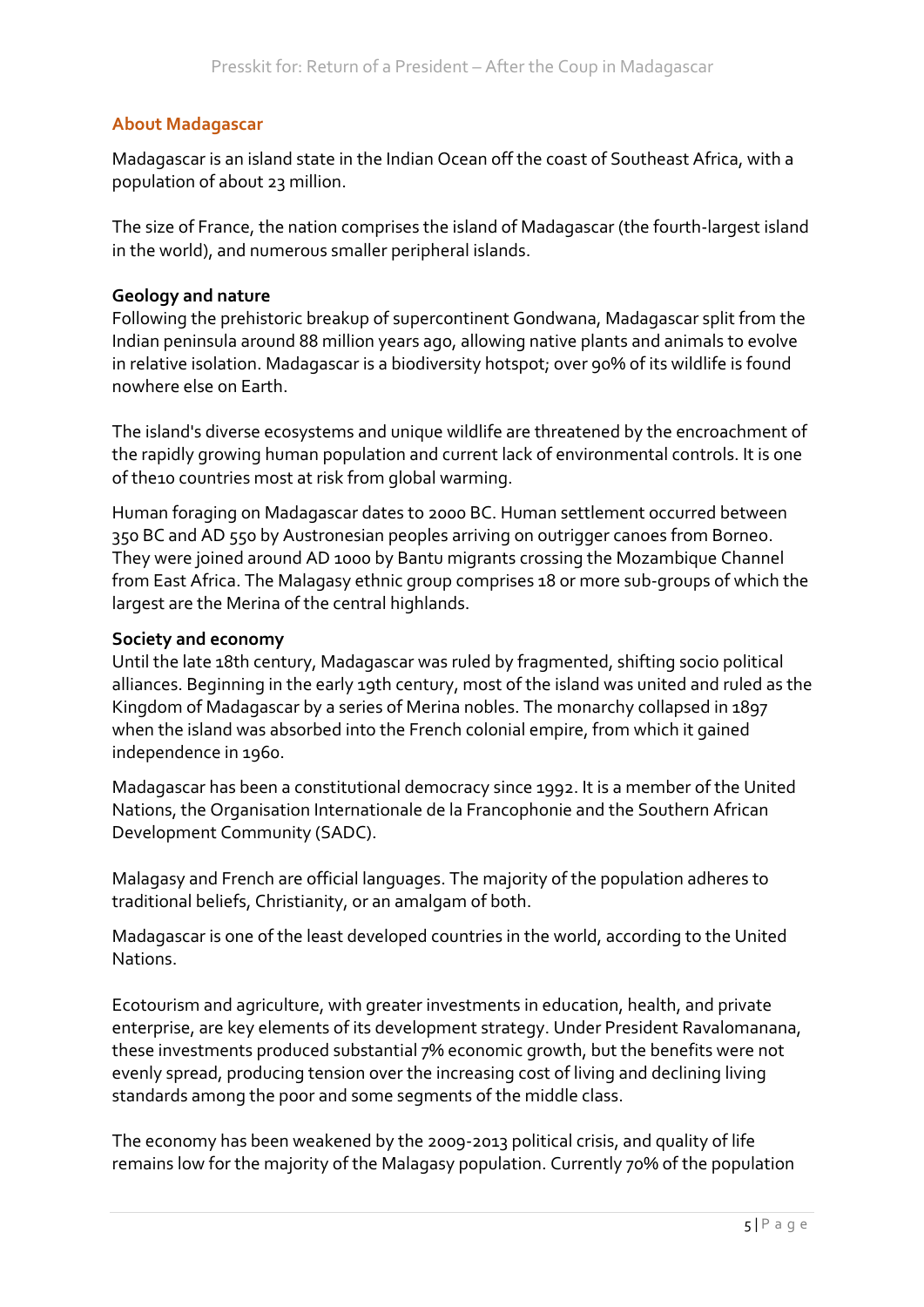live on less than US \$1 per day.

A January 2017 World Bank report says: "The Malagasy economy has been gradually improving and the medium-term outlook is encouraging. Gross domestic product (GDP) growth is expected to reach  $4.1\%$  in 2016, exceeding the average rate of 2.6% recorded over the past five years.

"In 2016, the economy was led by the expansion of the tertiary sector, public works programs, and the recovery in the primary sector, which was aided by favourable weather conditions and higher vanilla prices. Control over inflation and the improvement in the external balance owing to greater inflows of direct investment reinforced economic stability."

"However, with an extreme poverty rate of 77.8% in 2012, Madagascar is ranked among the poorest countries in Africa. Although it made some progress in the achievement of the Millennium Development Goals in the 2000s, the political crisis from 2009 to 2014 seriously undermined that progress."

"Today Madagascar's education, health, nutrition and water access outcomes are among the poorest in the world."

"The country's development challenges are immense: 90% of the population is poor; per capita GDP stands at  $$420$ ; one child in two under the age of five suffers from chronic malnutrition; and Madagascar was ranked 154th out of the 187 countries in the 2015 Human Development Index."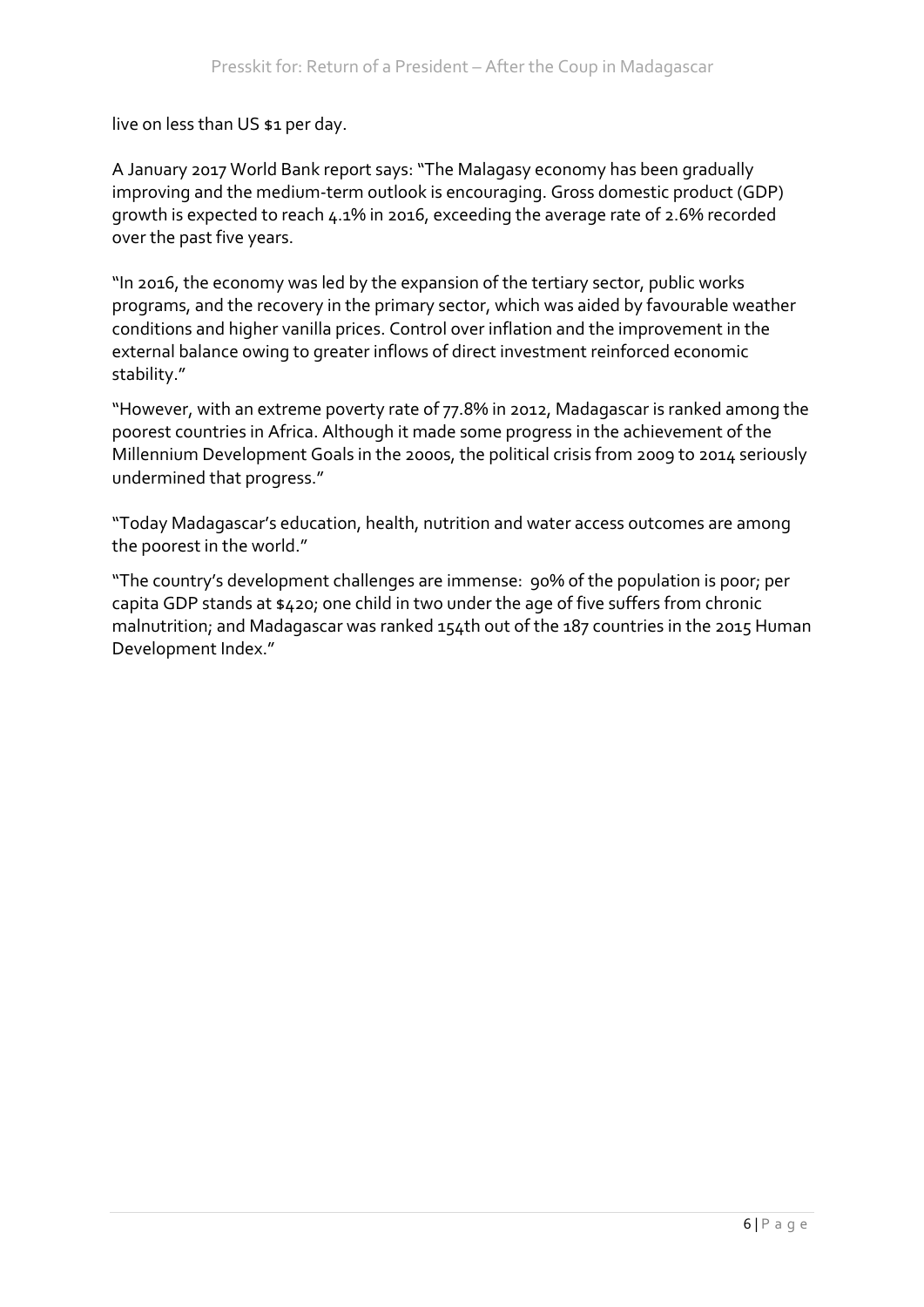# **The film's protagonists**

#### **Marc Ravalomanana**:

Founder and CEO of the vast dairy conglomerate TIKO, successful wholesaler MAGRO, and several additional companies – all of which were destroyed in the 2009 coup.

Entered politics in 1999 and was elected mayor of the capital, Antananarivo, from 1999 to 2001. 

Took office as President in 2002 amidst a dispute over election results in which he successfully pressed his claim to have won a majority in the first round.

Was re-elected in December 2006, again with a majority in the first round.

Deposed in a violent *coup'd état* in 2009.

#### **Lalao Ravalomanana**:

Wife of president Ravalomanana and elected first female mayor of the capital, Antananarivo, in 2015.

#### **Peter Mann:**

South African Public Relation specialist and strategist, former journalist and founder of consultancy, Meropa Communications.

He is a communications, strategy and media advisor to President Ravalomanana.

#### **Brian Currin:**

Advisor and special envoy to President Ravalomanana.

South African lawyer, and international mediator.

Was National Director of Lawyers for Human Rights in South Africa and Counsel for victims to the Truth & Reconciliation Commission.

#### **Bakoly Rakotomalala:**

Actively pursuing the promotion of democracy and anti-corruption in Madagascar.

Worked for Amnesty International in 2002 on their Reports on Madagascar.

In 2013 was asked by the current government to help prepare a Law on National Reconciliation in Madagascar.

#### **Jens Thorsen:**

Served as CEO of President Ravalomanana's businesses in Madagascar.

Moved to South Africa to help win the president's return to Madagascar.

Now working to reopen the vandalized factories in Madagascar – and has already increased employment from five people, while the factories were not able to produce, to over 800 people.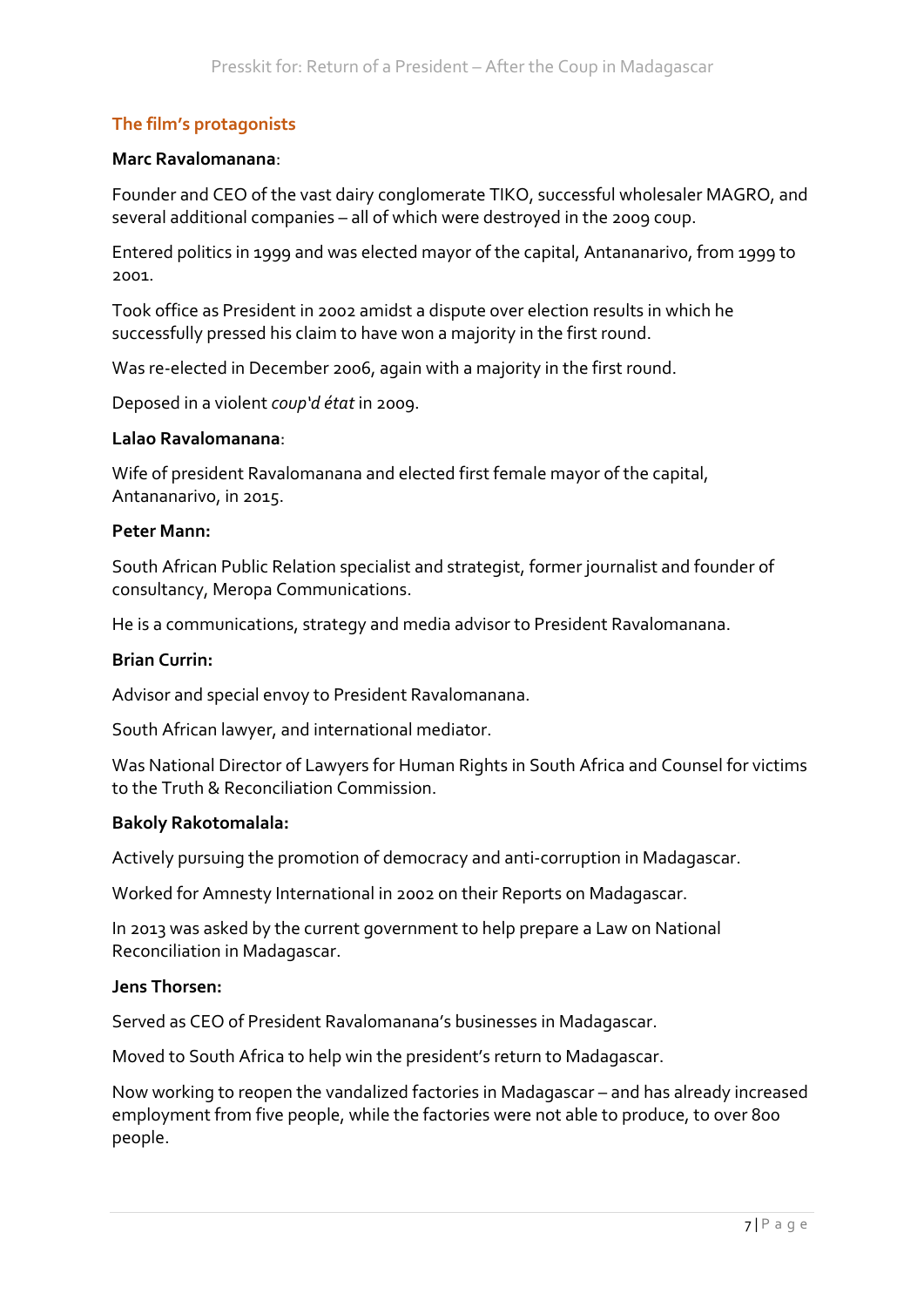## **Behind the camera/narrator/Director**

#### **Lotte Mik-Meyer**

Holds an MA in International Development Studies and Media Studies from Roskilde University Center and the University of Copenhagen, with studies at the University of Durham and Jussieux Paris VII. 

For the past 15 years she has worked as a documentary director and as a teacher in documentary and television in Denmark, Europe, Vietnam, the Middle East and the United States. 

Previously the leader of the Program Quality Project on DR TV.

Lotte has many years' experience filming alone in conflict areas like Yemen, Syria, Lebanon, Egypt and Madagascar.

Her film *The Arab Initiative* was about the difficult art of diplomacy during the "drawing crisis", shown at a number of Middle Eastern film festivals, and shortlisted for the Danish DOX Award, in the International Competition, *Docudays*, at the Beirut International Film Festival and in addition On TV 2.

## **Filmography:**

**Return of a President - After the coup in Madagascar** (2017) Feature Documentary, 78 min.

**Arab Initiative** (2008) Feature Documentary, 58 min.

**What We See** (2006) Documentary, 58 min.

**Drawing** (2006) Educational tutorials, 90 min.

**Tolerance and Participation** (2006) Educational film, 25 min.

**A Meeting and a Kiss** (2005) Short documentary, 28 min.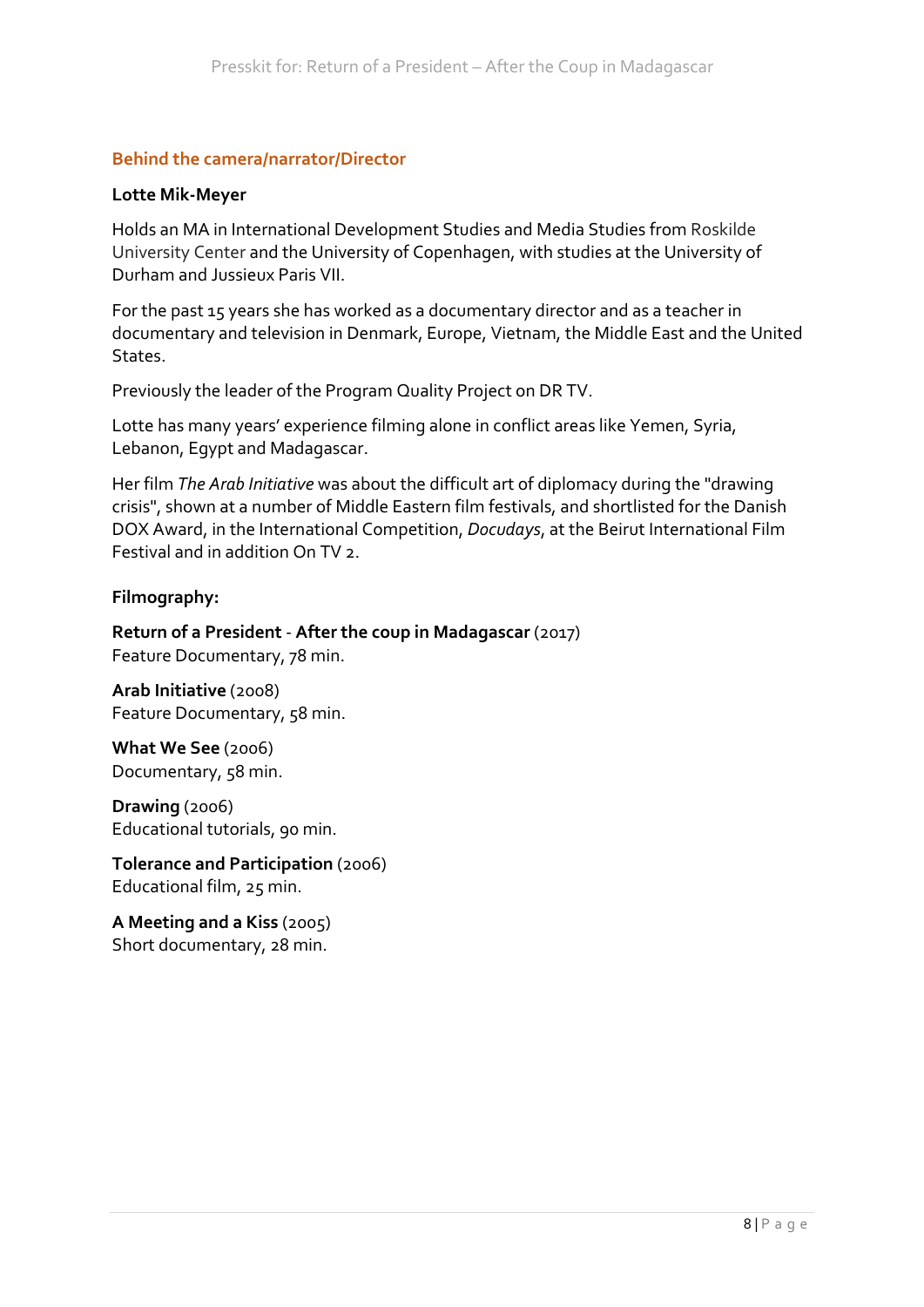# **Producers**

## **Helle Ulsteen:**

Established Kamoli Films in 2007, developed a solid network and produced many arthouse films in international artistic collaborations.

She was a member of European production networks such as EAVE and ACE.

International award winning films, included:

Lisandro Alonso's Argentine *Jauja* (2014) with Viggo Mortensen and Ghita Nørby; Helle Toft Jensen's *Moussa Diallo Man and Music* (2015); Jon Bang Carlsens *In Love's Name* (2013); Pernilla August's Swedish *Beyond* (2011); Anne Gyrithe Bonnes Aung San Suu Kyi - Lady of No Fear (2010); Arto Halonen Finnish Shadow of the Holy Book (2007); and Simone Aaberg Kærn and Magnus Bejmar's *Smiling in a Warzone* (2006). Ulsteen also produced a series of films related to Dogme and Lars von Trier.

Originally the producer of the film, she collaborated with Lise Lense-Møller, Magic Hour Films, on several projects, and assigned the project to Lise, when unfortunately she had to withdraw due to the illness.

Sadly, she died in July 2016.

#### **Lise Lense-Møller**

Founded Magic Hour Films in 1984 and has produced and co-produced a host of films -both documentary, feature films and short fiction.

Is engaged in professional education at international level, as an expert and group leader for EAVE since 1993.

Magic Hour Films focuses on high-profile, creative documentary and art-house fiction with international potential.

Its work includes films such as The Oscar-nominated *Burma VJ* - about the monk resurrection in Burma by Anders Østergaard, which has received 52 international awards including: the Joris Ivens Award, CPH:DOX 2008; Robert and Bodil 2009, Cinema for Peace International Human Rights Film Award, Berlin; Vaclav Havel Award; Peabody Award; Grierson Award; and PUMA Impact Award.

In addition, *Into Eternity* by Michael Madsen, a film about the world's first permanent nuclear waste stock has received the Grand Prix, Nyon, IDFA Green Screen Award; the Nordic Panorama Grand Prix; and 15 other prizes. It has been distributed in cinemas in the UK, USA, Japan, France, Spain, Holland and Scandinavia.

Recent titles include:

1989 – A Stateman opens up - on the Iron Curtain's fall and Europe's reunification by Anders Østergaard and Erszébet Ràcz (2014);